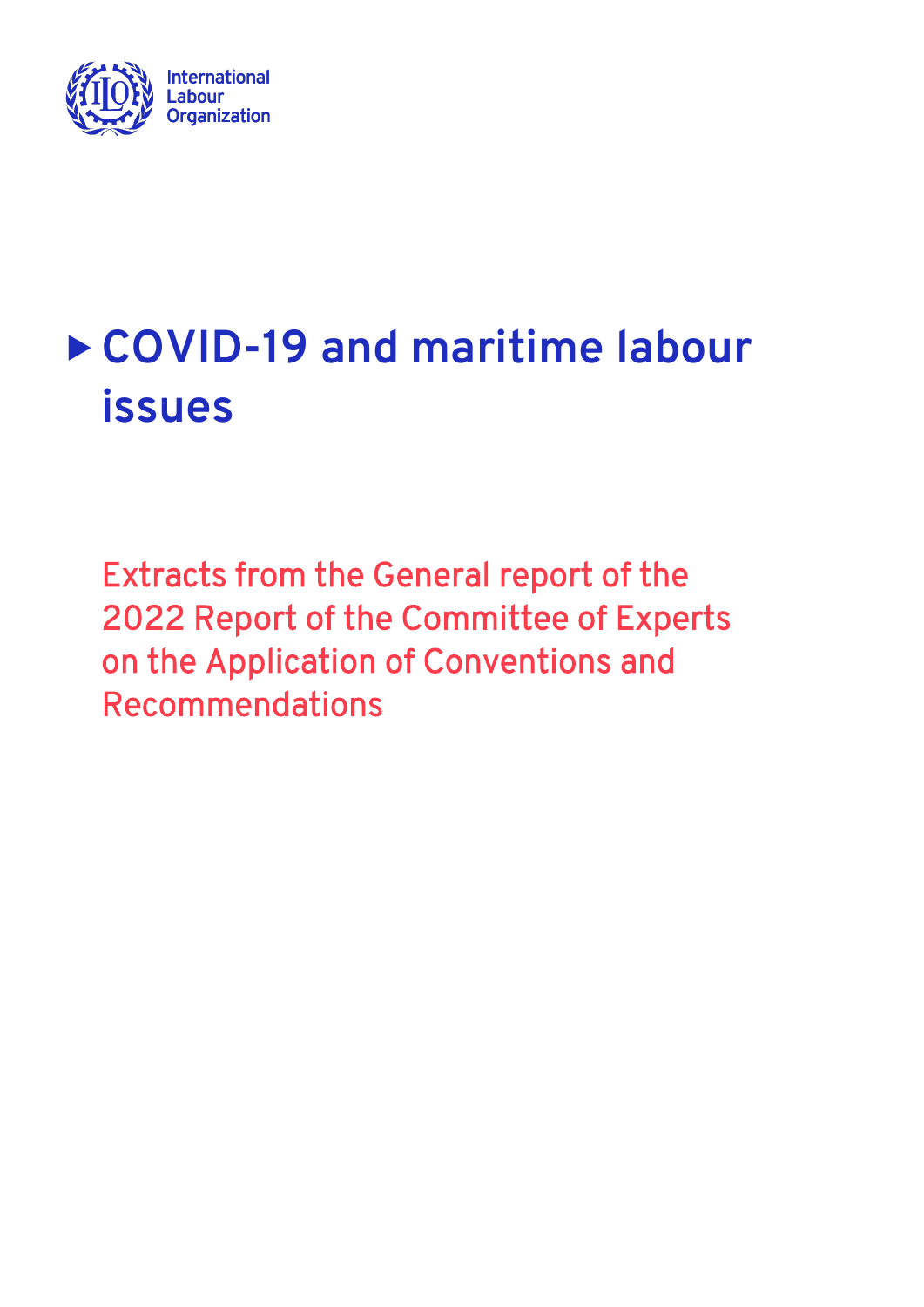## **COVID-19 and maritime labour issues**

- **47.** The Committee reiterates its *deep concern* regarding the challenges and the impact that restrictions and other measures adopted by governments around the world to contain the spread of the COVID-19 pandemic have had, and continue to have, on the protection of seafarers' rights as laid out in the Maritime Labour Convention, 2006, as amended (MLC, 2006).
- **48.** The Committee notes the observations of the International Transport Workers' Federation (ITF) and of the International Chamber of Shipping (ICS), received on 4 October 2021, indicating that all ratifying States have failed to comply, to some extent, with several provisions of the MLC, 2006, during the pandemic. The Committee further notes the replies received from, and the information provided by, the Governments of France, Honduras, Indonesia, Morocco, Myanmar, Panama, Philippines, Portugal, Thailand, and Turkey concerning both its general observation and the observations of the ITF and the ICS.
- **49.** The Committee recalls its [general observation on matters arising from the application of the Maritime](https://www.ilo.org/wcmsp5/groups/public/---ed_norm/---normes/documents/publication/wcms_764384.pdf)  [Labour Convention, 2006, as amended \(MLC, 2006\) during the COVID-19 pandemic,](https://www.ilo.org/wcmsp5/groups/public/---ed_norm/---normes/documents/publication/wcms_764384.pdf) adopted in 2020, which remains applicable in its entirety.
- **50.** The Committee acknowledges the fact that, following the publication of its general observation on 10 December 2020, immediate action was taken at the international, regional and national level, as a response to its urgent call to restore the protection of seafarers' rights and fully comply with the provisions of the MLC, 2006. The Committee welcomes in particular the continuous cooperation between the ILO, the International Maritime Organization (IMO), other United Nations agencies and the ITF and ICS to address the crisis, as well as the [Resolutions](https://www.ilo.org/global/standards/maritime-labour-convention/events/WCMS_679152/lang--en/index.htm) adopted at the Fourth Meeting (Part I) of the Special Tripartite Committee of the MLC, 2006 (STC) on this issue.
- **51.** The Committee welcomes the fact that a number of countries which have ratified the MLC, 2006 have succeeded in adopting strategies and measures in line with the international guidance, in order to preserve public health in the context of the pandemic, while ensuring respect for seafarers' rights. These measures include, among others: (1) ensuring a high number of safe crew changes at their ports; (2) ensuring medical care on board and on shore, including dental care; (3) attending COVID-19 outbreaks on board and providing care in national hospitals when needed; (4) keeping borders open for the transit of seafarers in line with strict national protocols; (5) revising previous temporary guidance on Seafarer Employment Agreement's extensions to comply with the requirements of the Convention; (6) reinitiating rigorous port State control inspections focusing on employment agreements and wages; (7) developing services online to support shipowners and seafarers; (8) rehabilitating welfare services in port and keeping them open even if with some restrictions, for example, setting up Wi-Fi in ports to allow seafarers to establish online contact with welfare services; and (9) prioritizing seafarers for vaccination within national programmes.
- **52.** The Committee also notes that in some cases consultations have taken place between different government entities and social partners to develop measures at national level and with consular services to find solutions to concrete cases. Some governments indicated that they have taken part in increased international communication and collaboration, including in multilateral forums, to promote the designation of seafarers as key workers and facilitate their repatriation.
- **53.** According to the observations of the ITF and the ICS, many of the requests formulated in the general observation have not been addressed by a number of flag States, port States and labour-supplying States.